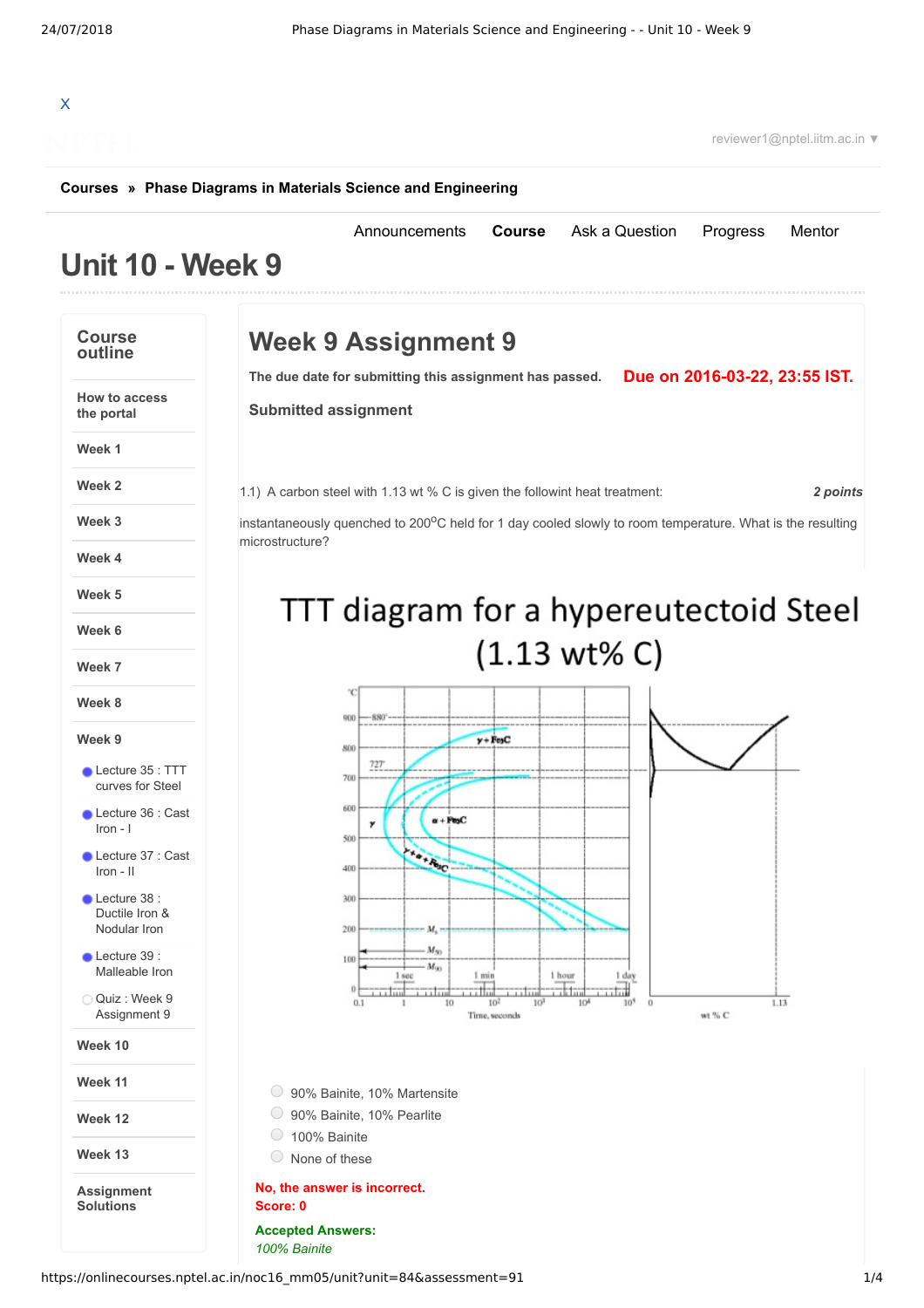#### 24/07/2018 Phase Diagrams in Materials Science and Engineering - - Unit 10 - Week 9

1.2) What microstructure would result if a carbon steel with 0.5 wt % were given the exact same 2 points heat treatment as in question 1?



*It is brittle due to presence of Fe3C*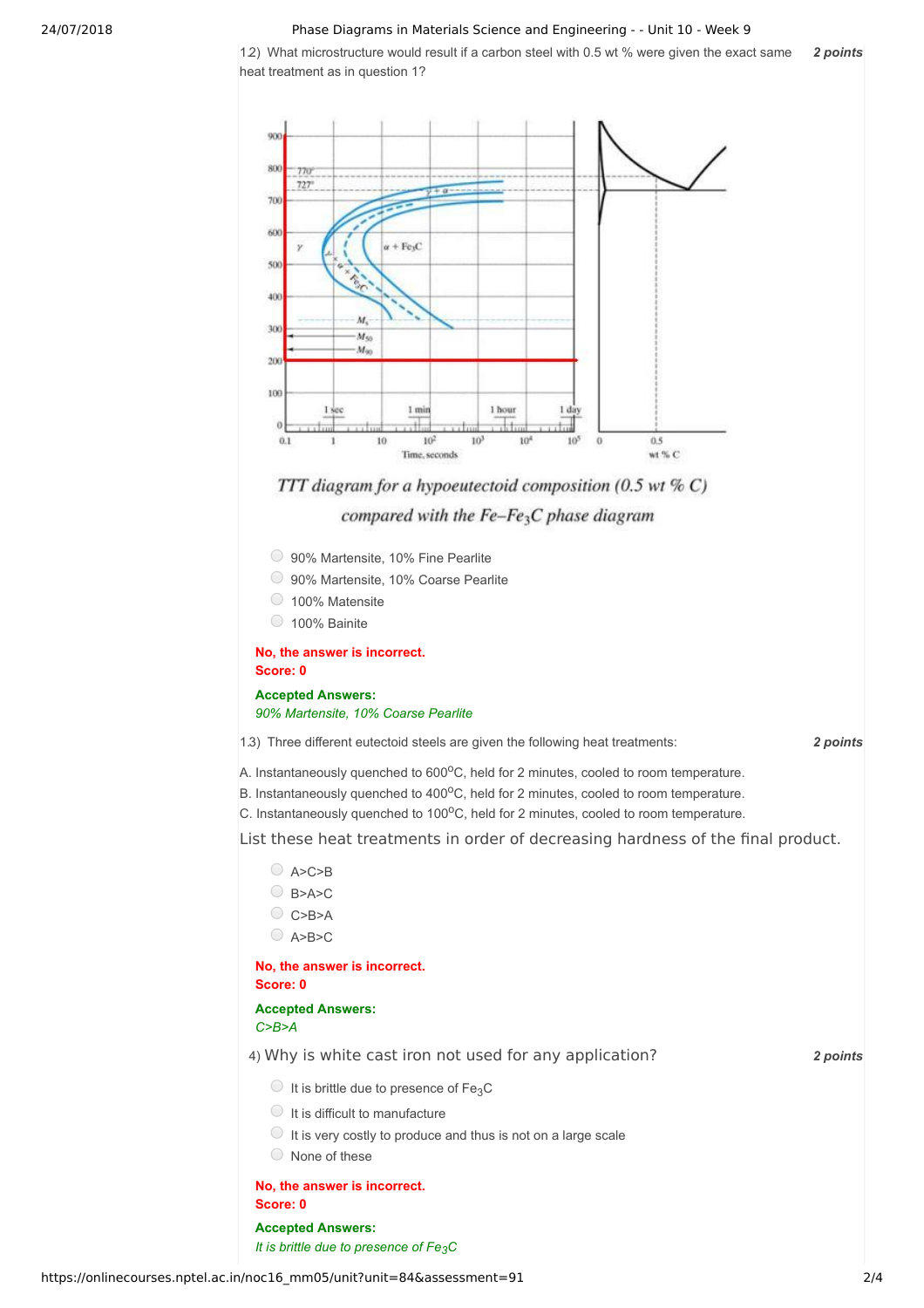#### 24/07/2018 Phase Diagrams in Materials Science and Engineering - - Unit 10 - Week 9

| 5) What does the matrix of grey iron contain?                                                                                                                             | 2 points |
|---------------------------------------------------------------------------------------------------------------------------------------------------------------------------|----------|
| $\heartsuit$ Pearlite<br>$\circ$ Ferrite<br>$\circ$ Either A or B<br>$\bigcirc$<br>None of these                                                                          |          |
| No, the answer is incorrect.<br>Score: 0                                                                                                                                  |          |
| <b>Accepted Answers:</b><br>Either A or B                                                                                                                                 |          |
| 6) Why Mg-Ni alloy is added to Nodular cast iron?                                                                                                                         | 2 points |
| $\circ$ To increase its hardness<br><b>t</b> To increase its toughness<br>$\circ$ To decrease its melting point<br>$\circ$ To increase its tensile ductility              |          |
| No, the answer is incorrect.<br>Score: 0                                                                                                                                  |          |
| <b>Accepted Answers:</b><br>To increase its tensile ductility                                                                                                             |          |
| 7) How does martensite form?                                                                                                                                              | 2 points |
| $\circ$ By diffusionless transformation<br>$\bigcirc$ Through the help of various diffusion processes<br>O<br>Can't Say                                                   |          |
| No, the answer is incorrect.<br>Score: 0                                                                                                                                  |          |
| <b>Accepted Answers:</b><br>By diffusionless transformation                                                                                                               |          |
| 8) Which type of cast iron will be formed if it as fast cooled?                                                                                                           | 2 points |
| ferritic ductile cast iron<br>ferritic grey cast iron<br>$\circ$ pearlitic grey cast iron<br>white cast iron                                                              |          |
| No, the answer is incorrect.<br>Score: 0                                                                                                                                  |          |
| <b>Accepted Answers:</b><br>white cast iron                                                                                                                               |          |
| 9) What is the use of silicon in cast iron?                                                                                                                               | 2 points |
| $\circledcirc$ to improve its mechanical properties<br>○ to control the formation of graphite phase<br>to improve its remarkable electrical properties<br>◯ None of these |          |
| No, the answer is incorrect.<br>Score: 0                                                                                                                                  |          |
| <b>Accepted Answers:</b><br>to control the formation of graphite phase                                                                                                    |          |
| 1. <sup>10</sup> )Which type of cast iron will be formed if it a white cast iron is reheated to 850°C for 36 hr and<br>then slowly cooled:                                | 2 points |
| $\circ$ White Cast iron<br>$\circ$ ferritic malleable iron                                                                                                                |          |

- , pealitic malleable iron
- None of these